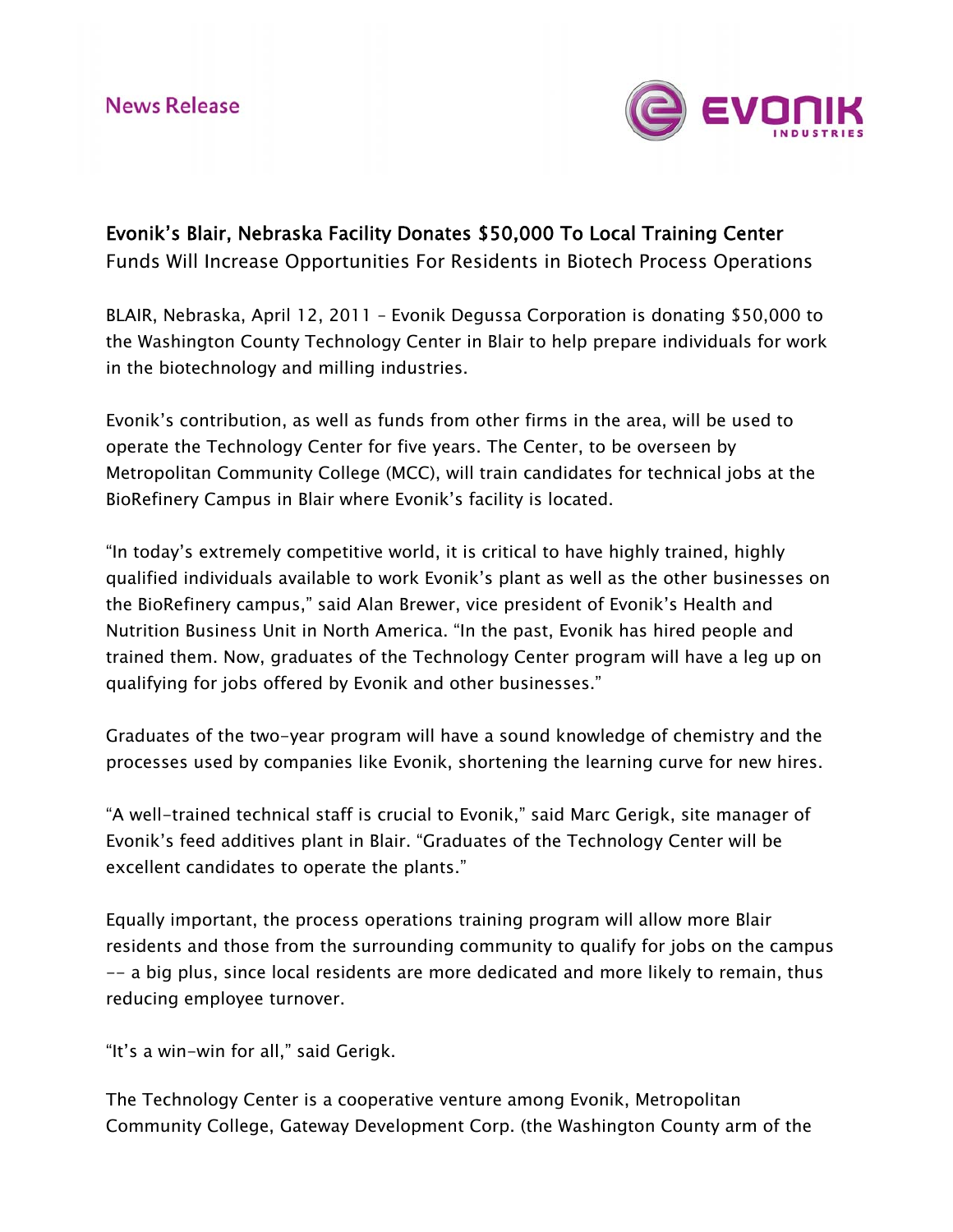Greater Omaha Economic Development Partnership), the city of Blair, Washington County and local industry partners, including Cargill and other area businesses.

MCC is developing the two-year curriculum and providing the staff. The first year class is expected to include 15 students. Graduates will receive an associate degree in applied technology.

Other high tech corn refining businesses at the campus that will potentially employ graduates from the program include Cargill, which owns and operates the campus, Natureworks (a Cargill subsidiary), and Novozymes, a Danish company that will open a plant in 2012 in Blair. The campus has about 200 technical employees and looks forward to adding more with the startup of Novozymes.

Evonik's Blair site produces an important product for a world that wants to eat healthy - - a superior form of lysine, an amino acid that is used as a feed additive in growing swine and poultry -- called Biolys®. With the addition of amino acids, animal feed which precisely delivers the nutrients required by poultry and pigs can be formulated. When animal feed achieves this nutritional match, the feed is utilized more efficiently, less waste is produced, and the impact on the environment is minimized.

Contributions to the community from the Blair team and Evonik recently totaled more than \$500,000. Over the past decade, the Evonik team has spent 10,000 hours volunteering in Blair and throughout Washington County.

For additional information about Evonik in North America, please visit our website: [www.evonik.com/north-america](http://www.evonik.com/north-america).

## About Evonik

Evonik is the creative industrial group from Germany. In our core business of specialty chemicals, we are a global leader. In addition, it has energy and residential real estate operations. Our performance is shaped by creativity, specialization, reliability and continuous self-renewal. Evonik is active in over 100 countries around the world. In fiscal 2010 more than 34,000 employees generated sales of around €13.3 billion and an operating profit (EBIDA) of about €2.4 billion.

## Disclaimer

In so far as forecasts or expectations are expressed in this press release or where our statements concern the future, these forecasts, expectations or statements may involve known or unknown risks and uncertainties. Actual results or developments may vary, depending on changes in the operating environment. Neither Evonik Industries AG nor its group companies assume an obligation to update the forecasts, expectations or statements contained in this release.

For more information, contact: Mike Sheridan Evonik Degussa Corporation